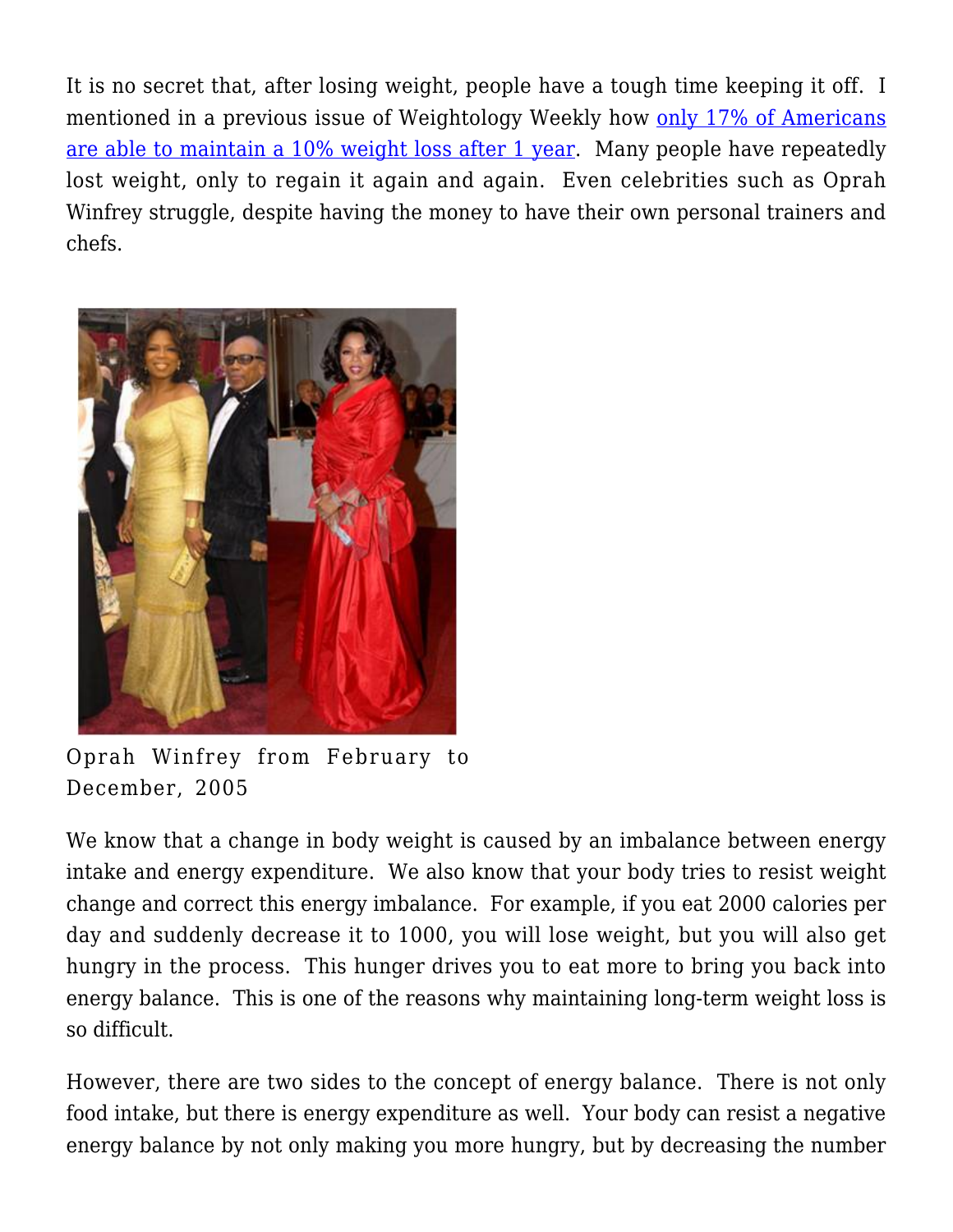of calories you burn. The extent to which this happens in humans is not clear. The challenge of successful long-term weight loss could be partly because our bodies reduce their energy expenditure to the point that it makes it very easy to regain the weight.

# **Energy Expenditure Primer**

To further investigate this issue, we first need to discuss what comprises the total number of calories you burn each day. Your daily energy expenditure consists of 3 components:

- **Resting Energy Expenditure (REE)**. Also known as resting metabolic rate or RMR, this is the number of calories you burn to maintain basic life functions at rest, such as breathing and heart rate. It is measured while lying quietly after an overnight fast. The primary drivers of REE are your internal organs; other tissues like muscle and fat contribute as well, [but to a](https://weightology.net/?p=192) [much lesser degree](https://weightology.net/?p=192). REE typically makes up 60% – 75% of the total calories you burn each day, but this can go down to 50% or less in highly active people.
- **Activity Energy Expenditure (AEE)**. This is also referred to as non-resting energy expenditure (NREE). This is the number of calories you burn due to physical activity, and this means ANY type of physical activity, which includes fidgeting, maintenance of posture, and the movement of my fingers as I type this article. AEE will typically make up 17-32% of your total daily energy expenditure, but can be higher for very active people. AEE can be divided into two components:
	- **Exercise**. This is formal, planned exercise, such as going to the gym or going out for a jog.
	- **Non-Exercise Activity Thermogenesis (NEAT)**. The majority of your energy expenditure comes from NEAT. This includes all activity that is not related to formal exercise, such as fidgeting or walking to your car.
- **Thermic Effect of Feeding (TEF)**. This refers to the calories burned while digesting food. This typically makes up around 8% of your total daily energy expenditure.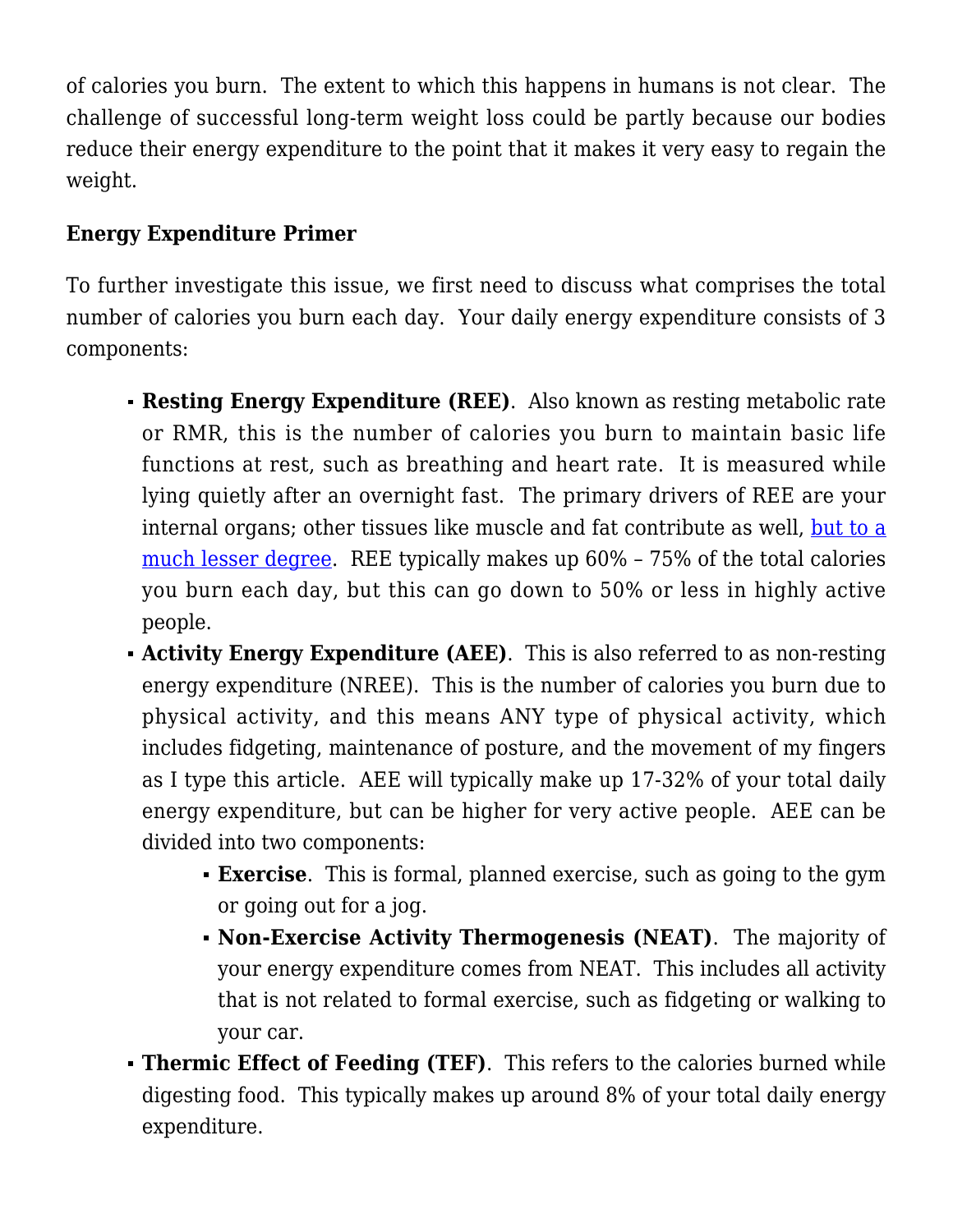

Components of Daily Energy Expenditure in a Sedentary Person



Components of daily energy expenditure in a physically active person

## **Does Energy Expenditure Change in Response to Weight Loss?**

Now that we know what comprises energy expenditure, we need to look at how it responds to food restriction and weight loss. In animals, [food restriction and weight](http://www.ncbi.nlm.nih.gov/pubmed/2086499) [loss cause a decrease in REE](http://www.ncbi.nlm.nih.gov/pubmed/2086499). However, [there is an increase in spontaneous activity,](http://www.ncbi.nlm.nih.gov/pubmed/19420294) likely due to stimulation of food-seeking behavior in the animal. Given that food is plentiful in human society and food-seeking behavior is not necessary, we cannot apply this animal data to humans.

Research has looked at how energy expenditure is affected by weight loss in humans. We know that weight loss will decrease energy expenditure from the simple fact that you have less weight to move around. However, the question is whether the decrease in energy expenditure is proportional to the weight lost, or if it is greater than what you would expect given the weight lost. If the decrease is greater than what you would expect, then that means your body is adapting to the weight loss and trying to conserve energy. In other words, you become more efficient. In terms of organ function and REE, you expend less calories for the same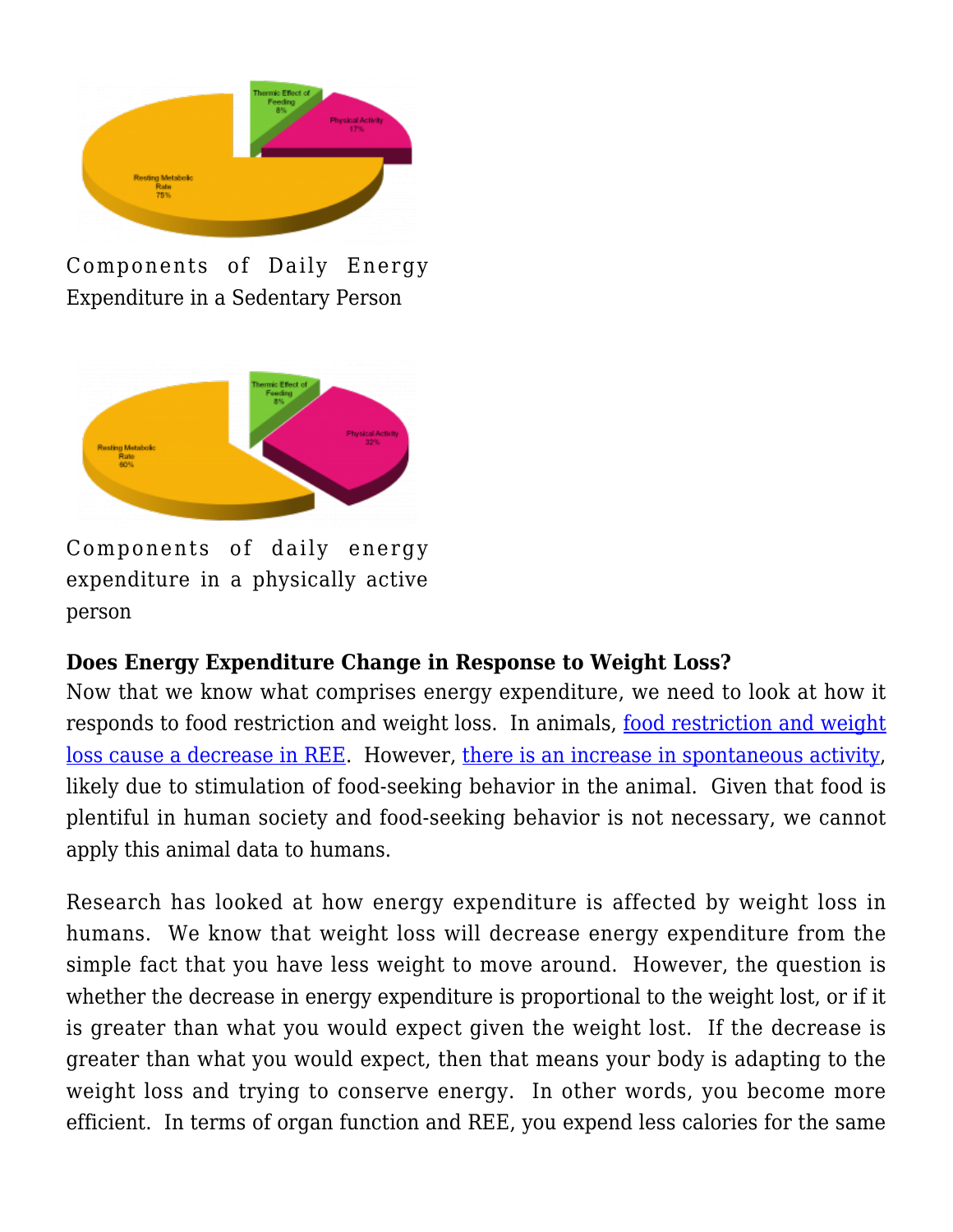function. In terms of AEE, you either move less, or you expend less calories for the same movement.

When you look at the research in humans, the data is conflicting. [Some research](http://www.ncbi.nlm.nih.gov/pubmed/7632212) [has shown greater decreases in energy expenditure than you would expect based on](http://www.ncbi.nlm.nih.gov/pubmed/7632212) [weight loss alone](http://www.ncbi.nlm.nih.gov/pubmed/7632212) (a phenomena known as *adaptive thermogenesis*), yet [other](http://www.ncbi.nlm.nih.gov/pubmed/8376583) [studies have failed to confirm these observations.](http://www.ncbi.nlm.nih.gov/pubmed/8376583) There are many possible sources of error in these studies that may contribute to the conflicting results. For example, some of the studies that have looked at this problem have used the [doubly-labeled](https://weightology.net/weightologyweekly/?page_id=379) [water technique](https://weightology.net/weightologyweekly/?page_id=379) to measure energy expenditure in free living people. These studies assumed the person was weight stable. However, if the person is very slowly gaining weight, then an abnormally low energy expenditure will not be detected. For example, let's say I have a truly weight stable, 200 pound person (person A) with an energy expenditure of 3000 calories per day. Let's also say that this person has never had a weight problem. Because this person is weight stable, I know that he needs 3000 calories per day to maintain his weight. Now I take another 200 pound person (person B) who used to be 250 pounds. I think he is weight stable, and his energy expenditure is also 3000 calories per day. I compare him to person A. Since they are both expending 3000 calories per day, I assume that person B's energy expenditure is normal for his body weight. I then infer that person B needs to eat 3000 calories per day to maintain his weight. However, let's say that person B is slowly gaining weight and I don't know it. This means that person B needs to eat less than 3000 calories to maintain his weight (let's say 2800). If person A needs to eat 3000 to maintain his weight, but person B only needs 2800, then person B will be more energy efficient. However, I will fail to detect this because I assumed that person B was weight stable.

## **An Elegant Study**

To get a better handle on how long-term weight loss will impact energy expenditure, and whether adaptive thermogenesis occurs in humans, Rudolph Leibel, a wellknown rese[a](http://www.ncbi.nlm.nih.gov/pubmed/18842775)rcher in metabolism and weight loss, and his colleagues performed a [study](http://www.ncbi.nlm.nih.gov/pubmed/18842775) on people who had lost at least 10% of their weight and kept it off for more than a year. The researchers examined 7 trios of subjects. Each trio consisted of the following: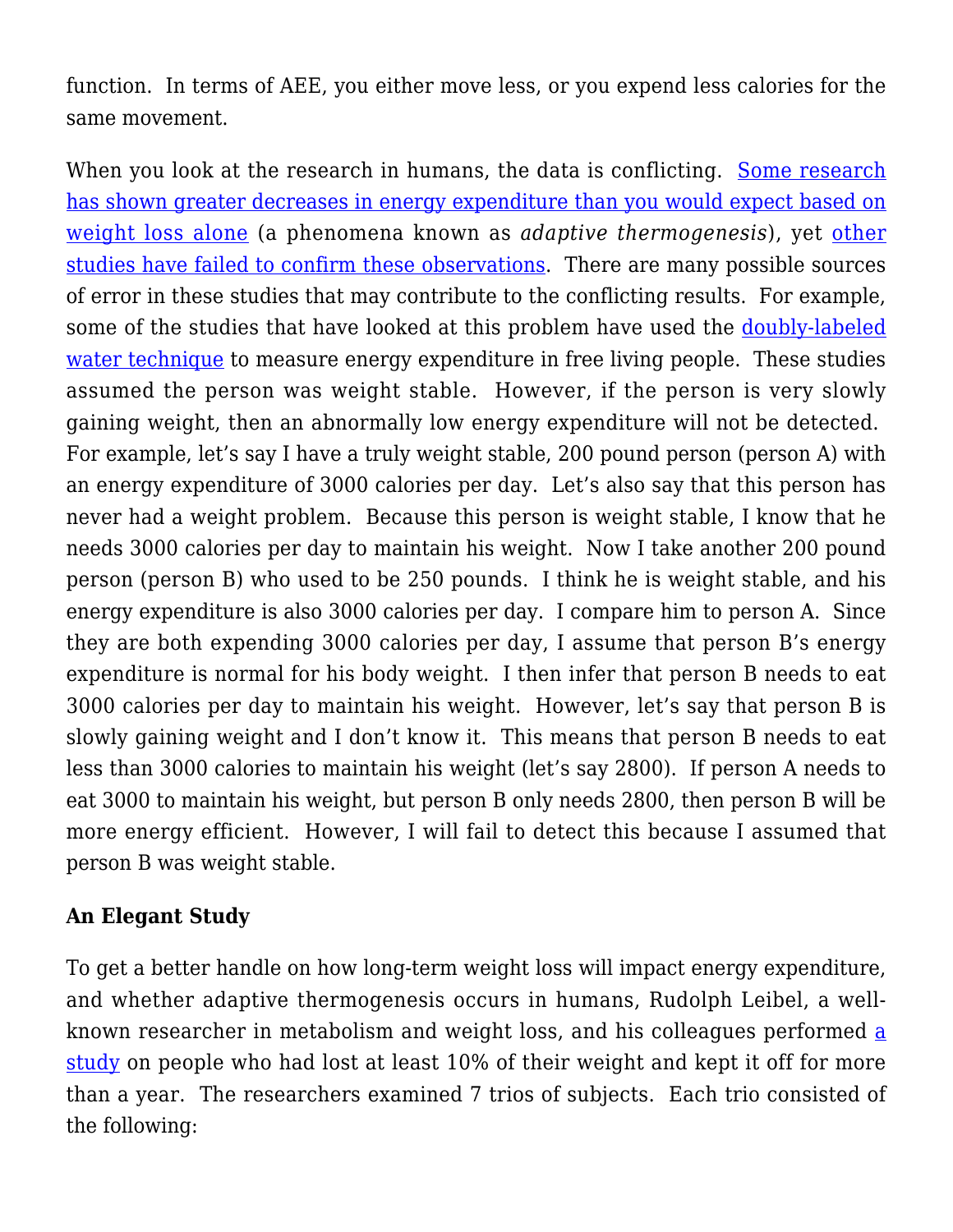- 1. A subject who was at his/her usual weight
- 2. A subject who lost at least 10% of his/her weight, and had maintained it for the last 5-8 weeks
- 3. A subject who lost at least 10% of his/her weight, and maintained the loss for at least a year

The subjects were matched for sex, meaning that each trio would contain all males or all females. They were also matched for weight, meaning that the subjects in a particular trio had similar body weights. The subjects lived in the clinical research center throughout the study. They were fed only a liquid formula diet, which contained 40% fat, 45% carbohydrate, and 15% protein. Their caloric intake was adjusted until weight stability was achieved. A stable weight was defined as a daily weight fluctuation of *less than 10 grams for at least 2 weeks.* The formula diet was important, as a mixed food diet can cause random shifts in weight due to shifts in salt and carbohydrate intake (which is another limitation of previous research in this area). Thus, diet and weight were precisely controlled. Since weight was stable, 24 hour energy expenditure had to match 24-hour energy intake. Thus, the subjects' calorie intake would also indicate the number of calories they were burning each day. REE was measured under [a metabolic hood.](http://www.inthebeatofaheart.com/imgs/pic_metabolic.jpg) TEF was measured by feeding the subjects when they were under the hood, and measuring the increase in metabolic rate. AEE was calculated by subtracting REE and TEF from total daily energy expenditure. Body composition was measured using [hydrostatic weighing](https://weightology.net/weightologyweekly/?page_id=162).

The researchers then took 83 subjects at their initial weight, and developed regression equations that related energy expenditure to age, fat-free mass, and fatmass. The observed energy expenditures for the trios were then compared to what these equations predicted their energy expenditures should be.

## **Adaptive Thermogenesis: A Reality**

The following chart shows the average energy expenditures of the subjects: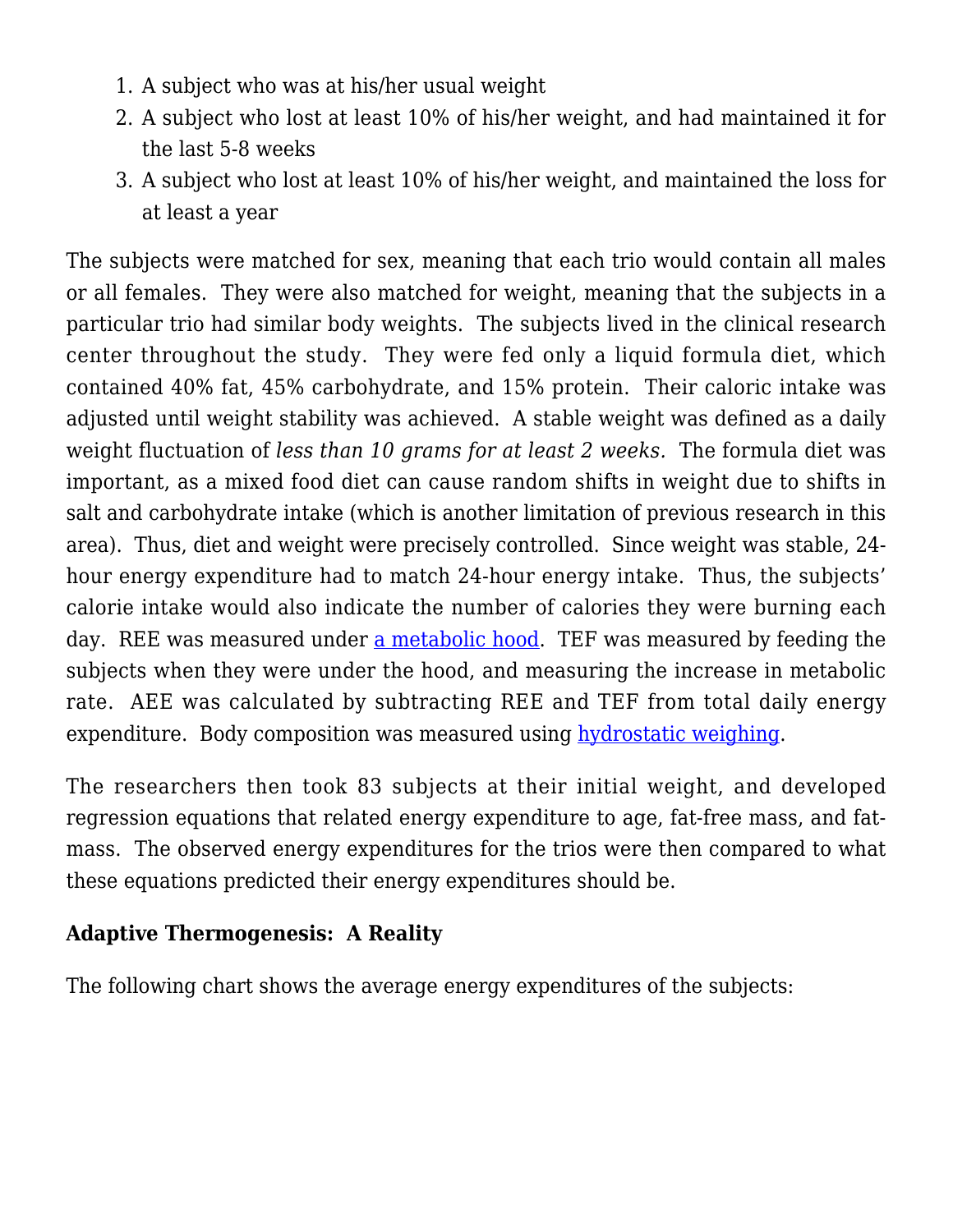

Energy Expenditures of Subjects Who Lost Weight and Who Didn't Lose Weight

You can see that the resting metabolic rate of the subjects who lost weight were slightly lower than the subjects who had never lost weight, *despite the fact the subjects were of similar weight*. The difference amounted to 72 – 139 calories per day. The difference in activity energy expenditure was much more dramatic, coming in at 366 – 383 calories per day. These differences in resting metabolic rate and activity energy expenditure led to a difference in total daily energy expenditure of 428 – 514 calories per day. TEF was not affected by weight loss.

When the observed energy expenditures were compared to the values predicted by the equations, the results were similar: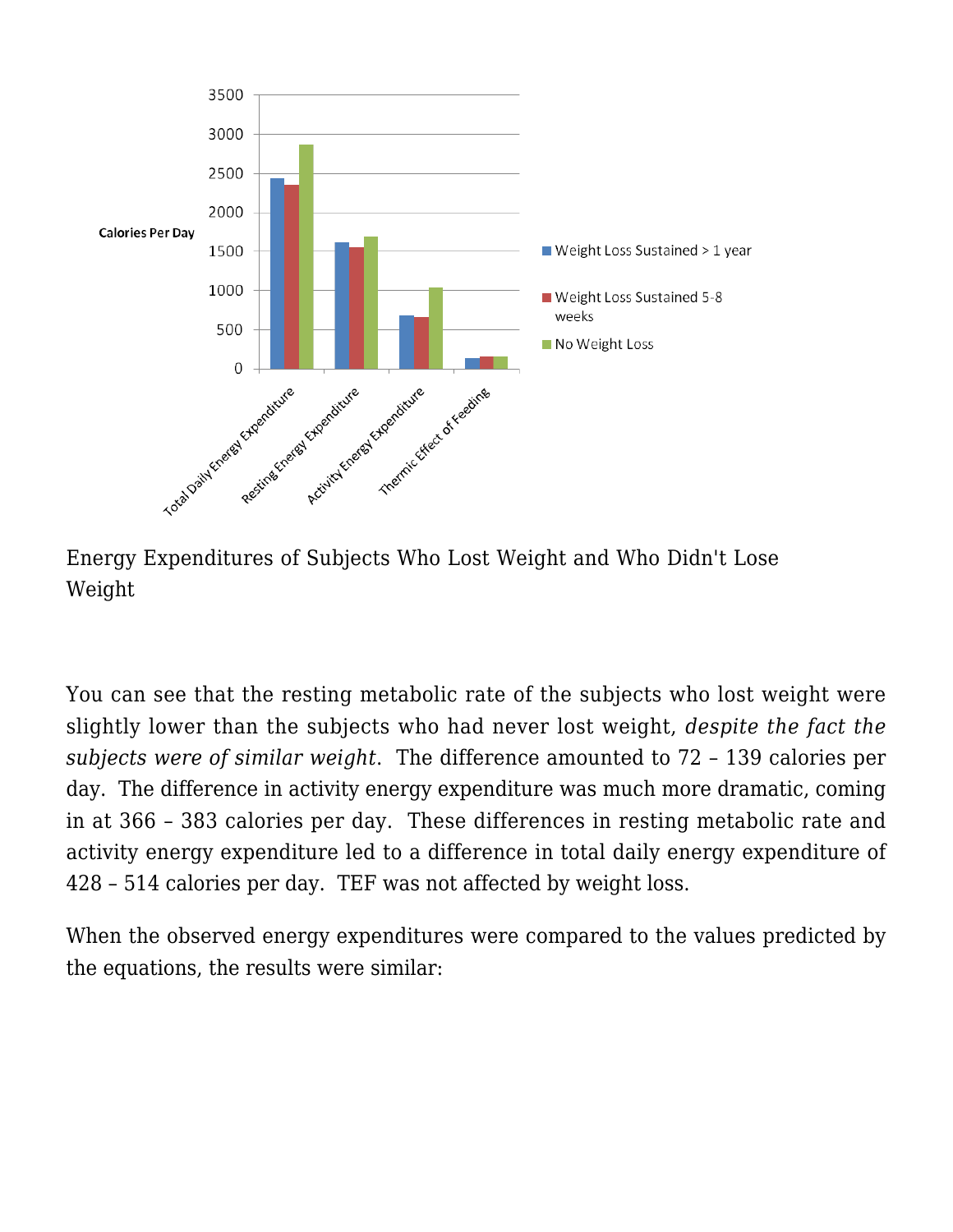

Differences between observed energy expenditures and the predicted energy expenditures for subjects who lost weight and who didn't lose weight. You can see that the energy expenditures for the subjects who lost weight were lower than you would predict, but the energy expenditures for the subjects who had never lost weight were very close to what you would predict. This indicates adaptive thermogenesis with long-term weight loss.

You can see that the energy expenditure values were lower than predicted for the subjects that lost weight, but were similar to predicted for the weight-matched subjects that had never lost weight. For REE, values were 143 to 161 calories lower than predicted in the subjects who had lost weight. This indicated a slight lowering of metabolic rate that is sustained even when the weight loss is maintained for more than a year. Where weight loss had the biggest impact was on activity energy expenditure, with values being 298 to 334 calories lower than predicted. Total energy expenditure was 422 to 460 calories lower than predicted in the weight loss subjects.

## **A NEAT, Efficient Explanation**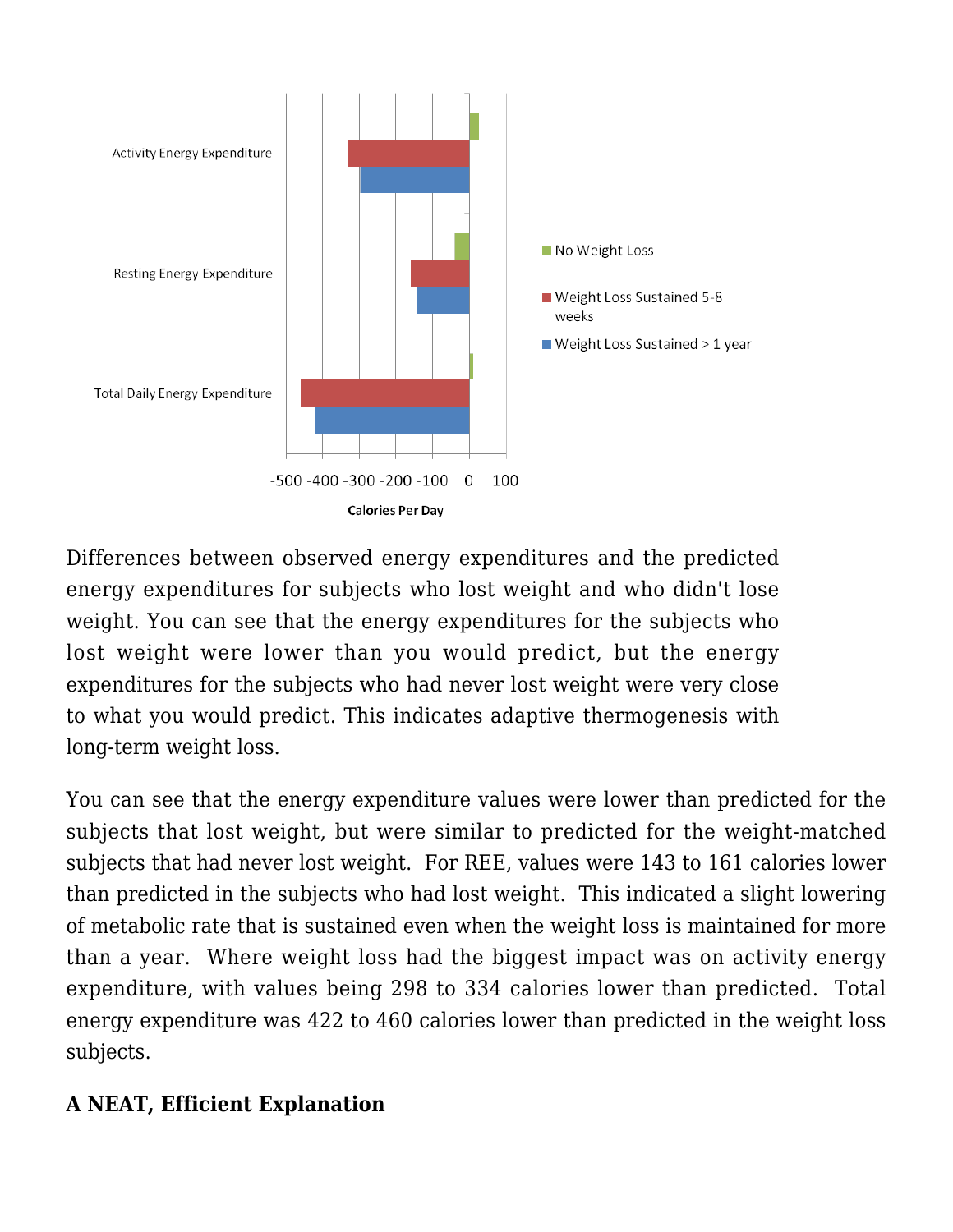It is clear from this study that metabolism (in terms of resting metabolic rate) slows with weight loss, and this decrease is greater than you would expect with the amount of weight lost. This decrease is present even when someone has maintained weight loss for more than a year. However, the slowdown of metabolic rate is not the primary culprit for why it's so easy to regain weight, as the slowdown in metabolic rate only amounts to around 150 calories per day.

The main reason why we have a greater-than-expected decrease in energy expenditure with weight loss is because we become less active. This doesn't mean we exercise less, either, as exercise is a conscious choice. It means we unconsciously reduce our NEAT and spontaneous activity. It also means we become more efficient in the activity we do; we expend less calories for the same movement. In fact, [35% of the decrease in activity energy expenditure can be attributed to an](http://www.ncbi.nlm.nih.gov/pubmed/12609816) [increase in efficiency.](http://www.ncbi.nlm.nih.gov/pubmed/12609816) Overall, we move around less, and we become more efficient at the movements we perform. Combined with a decrease in resting metabolic rate, we end up burning over 400 calories per day less than you would expect for someone of our same height, weight, gender, and body composition. This is not only why weight loss eventually plateaus, but also why weight is so easily regained.

Other research has verified that NEAT and physical activity decrease with weight loss, and that they are the primary drivers behind why energy expenditure decreases more than you would expect. [In one study,](http://www.ncbi.nlm.nih.gov/pubmed/3173112) obese subjects lost 23.2% of their body weight. Total daily energy expenditure was 75.7% of what you would predict, and nearly all of the energy savings were due to a decrease in activity rather than a decrease in metabolism. In fact, the decrease in activity amounted to 582 calories per day!

It has also been found that changes in activity predict the amount of weight gained over time. [In one study](http://www.ncbi.nlm.nih.gov/pubmed/11864855), women were followed for a year. They were divided into maintainers (a weight gain of less than 3%) and gainers (a weight gain of more than 10%). Changes in activity energy expenditure explained 77% of the greater weight gain in the gainers.

## **High Physical Activity Levels Prevent Weight Regain**

The good news is that, since the reductions in energy expenditure are primarily due